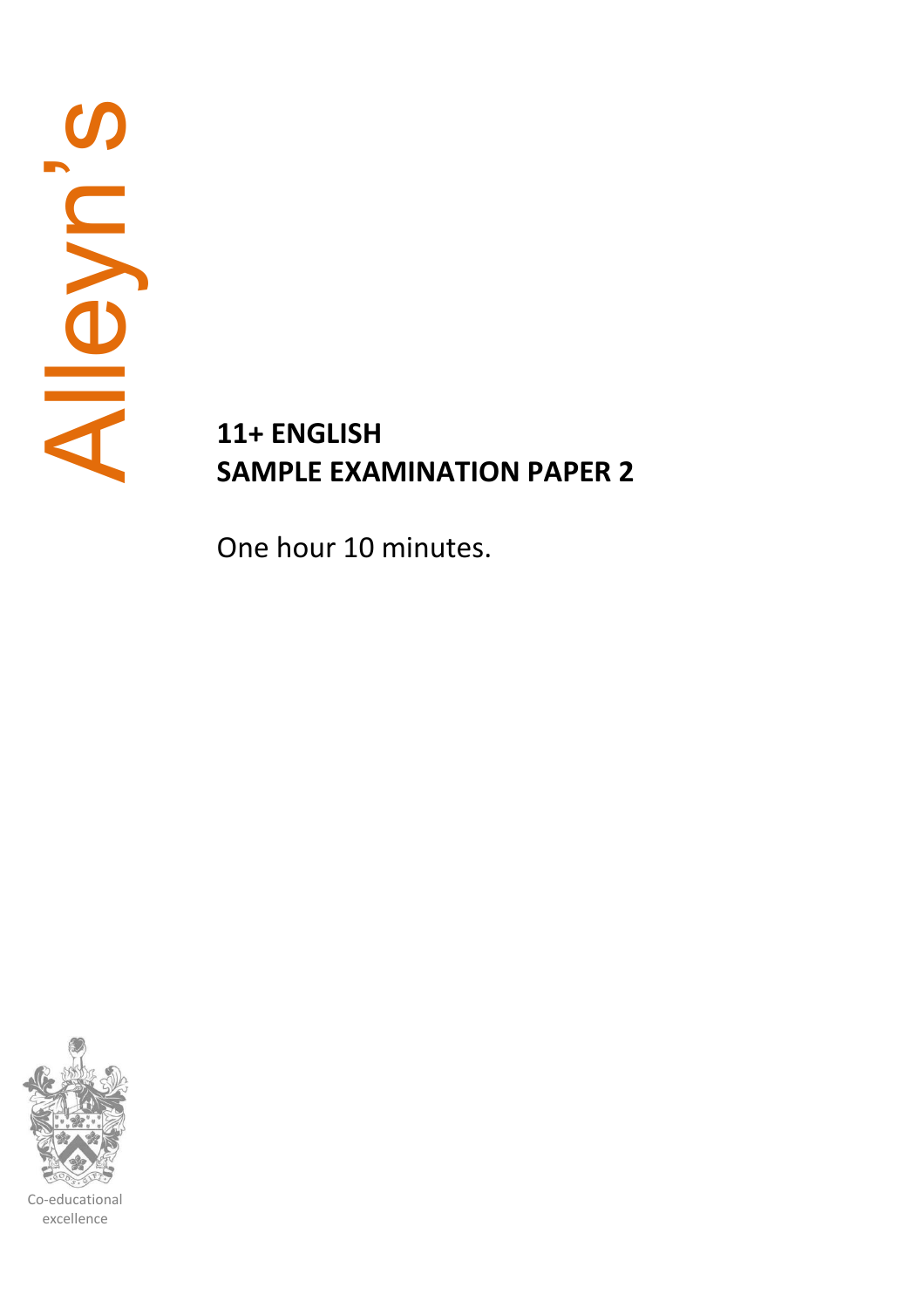# **READING PASSAGE**

*In this story the narrator, a boy named Arthur, is orphaned after World War 2 and sent on a ship to another country to live. He makes a friend on the ship called Marty.* 

There were dozens of us on the ship, all ages, boys and girls, and we were all up on deck for the leaving of Liverpool, gulls wheeling and crying over our heads, calling goodbye. I thought they were waving goodbye. None of us spoke. It was a grey day with drizzle in the air, the great sad cranes bowing to the ship from the **<sup>5</sup>** docks as we steamed past. That's all I remember of England.

The deck shuddered under our feet. The engines thundered and throbbed as the great ship turned slowly and made for the open sea ahead, the mist rolling in from the horizon. The nuns had told us we were off to Australia, but it might as well have been to the moon. I had no idea where Australia was. All I knew at the time **<sup>10</sup>** was that the ship was taking me away, somewhere far away over the ocean. The ship's siren sounded again, deafening me even though I had my hands over my ears. When it was over I clutched the key around my neck, the key Kitty had given me, and I promised myself and promised her I'd come back home one day. I felt in me at that moment a sadness so deep that it has never left me since. But I

**<sup>15</sup>** felt too that just so long as I had Kitty's key, it would be lucky for me, and I would be all right.

I suppose we must have gone by way of the Suez Canal\*. I know that most of the great liners bound for Australia did in those days. But I can't say I remember it. There's a lot I do remember though: the three pillar-box-red funnels, the sound of

**<sup>20</sup>** the orchestra playing from first class where we weren't allowed to go – once they even played *London Bridge is Falling Down* and I loved that because it always made me happy when I heard it. I remember mountainous waves, higher than the deck of the ship, green or grey, or deepest blue some days, schools of silver dancing dolphins, and always, even in the stormiest weather, seabirds skimming

**<sup>25</sup>** the waves, or floating high above the funnels. And there was the wide, wide sea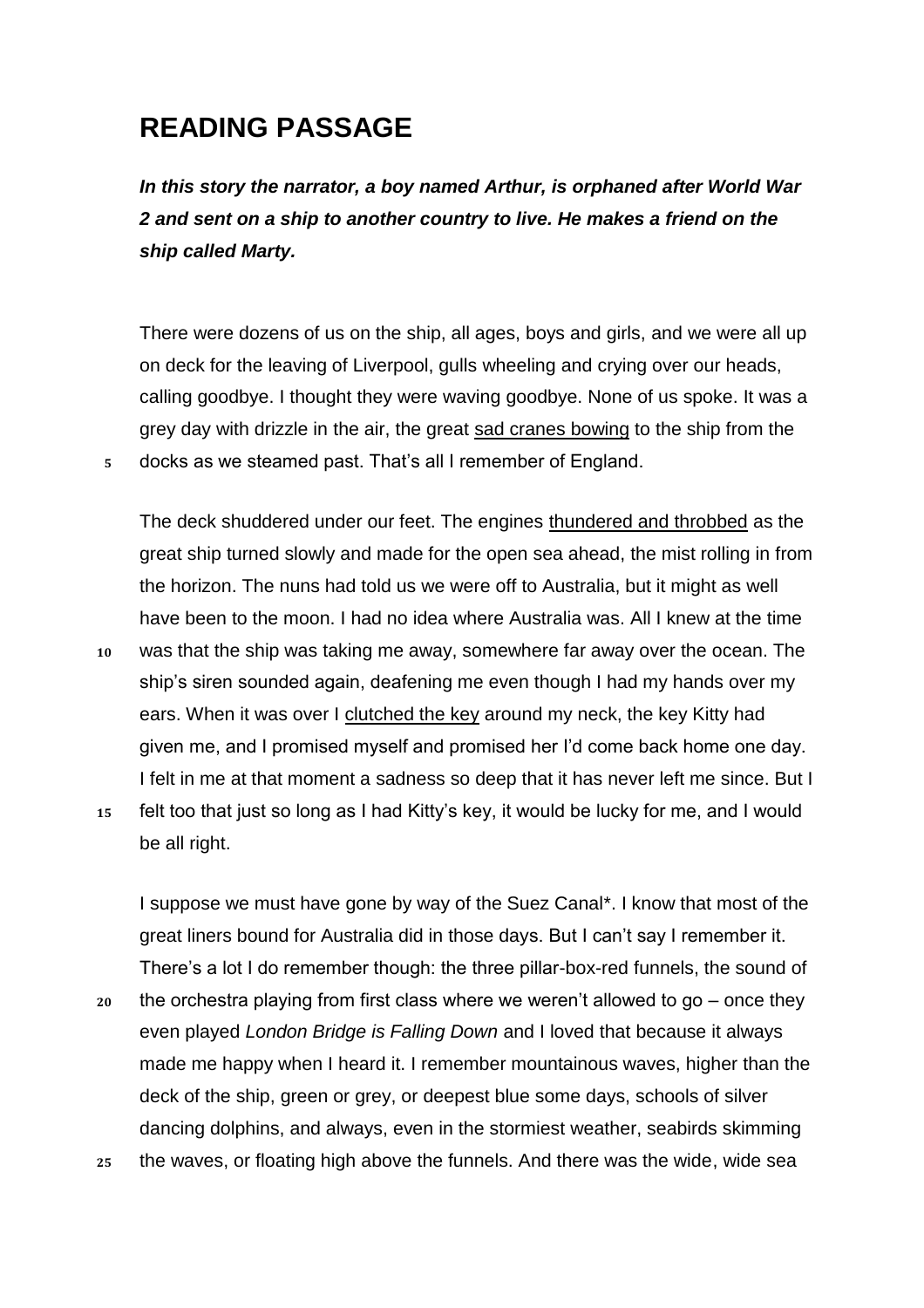all around us, going on it seemed to me for ever and ever, as wide as the sky itself. It was the wideness of it all I remember, and the stars at night, the millions of stars. But best of all I saw my first albatross. He flew out of a shining wave one day, came right over my head and looked down deep into my eyes. I've never

**<sup>30</sup>** forgotten that.

The ship was, in a way, my first home, because it was the first home I can remember. We slept two to a bunk, a dozen or more of us packed into each cabin, deep down in the bowels of the ship, close to the pounding rhythm of the engines. It was cramped and hot down there and reeked of diesel and damp **<sup>35</sup>** clothes, and there was often the stench of vomit too, a lot like mine. I was in with a lot of other lads all of whom were older than me, some a lot older.

I was in trouble almost from the start. They called me a "softie" because I'd rock myself to sleep at night, humming *London Bridge is Falling Down*, and because I cried sometimes. They gave me a hard time, a lot of grief. They'd thump me with **<sup>40</sup>** pillows, hide my clothes, hide my shoes. But sending me to Coventry was the worst, just refusing to speak to me, not even acknowledging my existence. I really hated them for that. They reserved this particular punishment for when I was at my most miserable, when I'd been sick in the cabin.

During that whole long voyage into an uncertain future, Marty cheered my spirits. **<sup>45</sup>** He became like a big brother to me, which was why I confided in him about Kitty, about how she'd been left behind and how much I missed her. You need people like Marty just to keep you going. Even if things don't seem to be working out quite as you'd like them to, you need to feel they're going to, that all will be well in the end. If you don't believe that, and sometimes in my life I haven't, then there's **<sup>50</sup>** a deep black hole waiting for you**,** a black hole I came to know only too well later on.

*\*Suez Canal = a waterway connecting the Mediterranean Sea to the Red Sea*

## **END OF READING PASSAGE**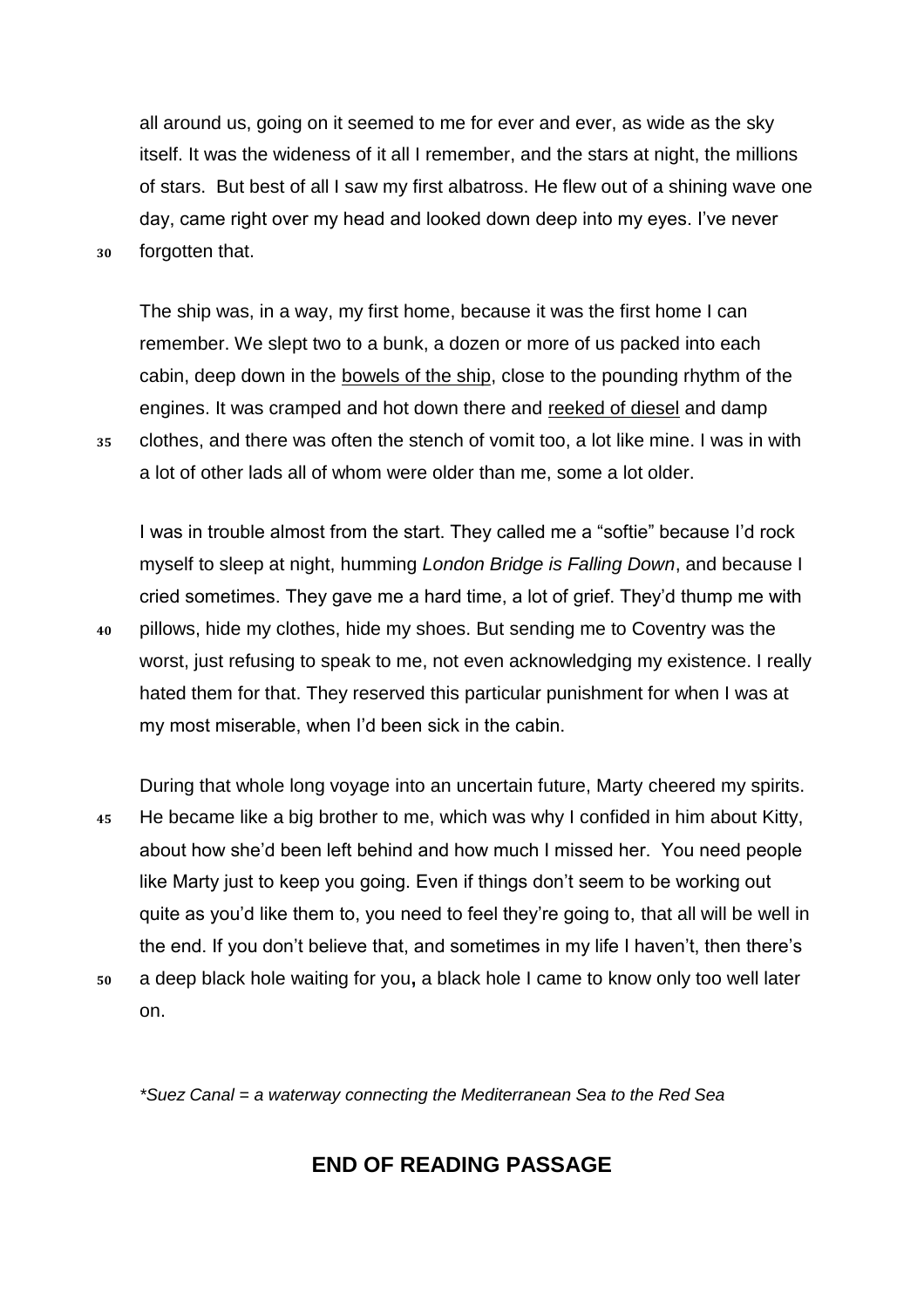# **SECTION A: READING**

You are advised to spend 30 minutes on Section A. First, please read the passage carefully and then answer ALL the questions in this booklet.

1. What 2 things does Arthur remember about leaving Liverpool in paragraph 1? [2 marks]

2. List  $\frac{4}{5}$  details that the narrator tells you about the ship itself in lines  $6 - 30$ . [4 marks]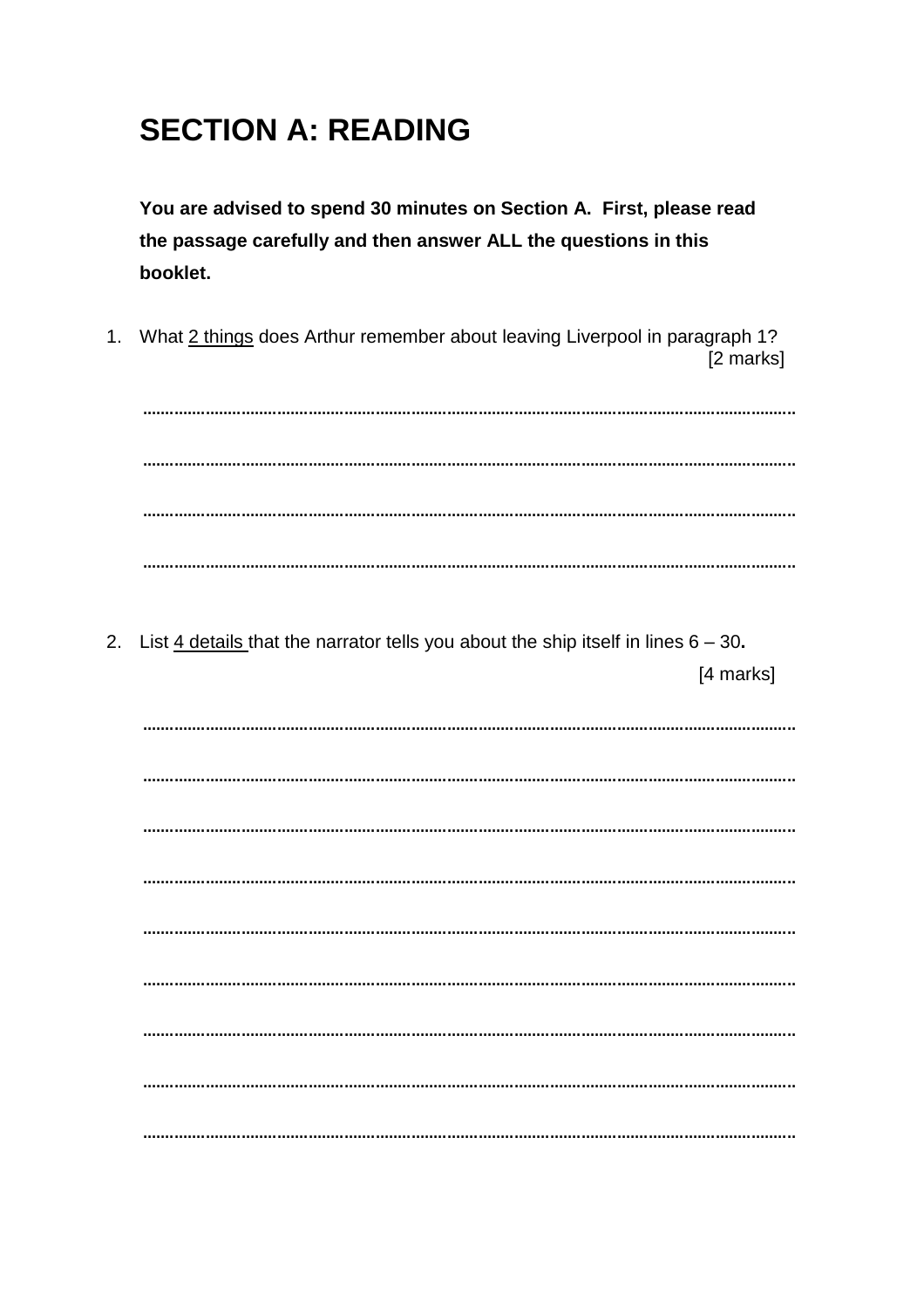3. List 3 features of the natural world that Arthur notices on his journey in lines17-30 and then explain why he finds each one memorable. You should try to use your own words.

[6 marks] The journey is an unpleasant experience for Arthur. Look at lines 31-43: name 4 emotions that you think Arthur feels and explain why you think he feels this way. [8 marks] 

 $\overline{4}$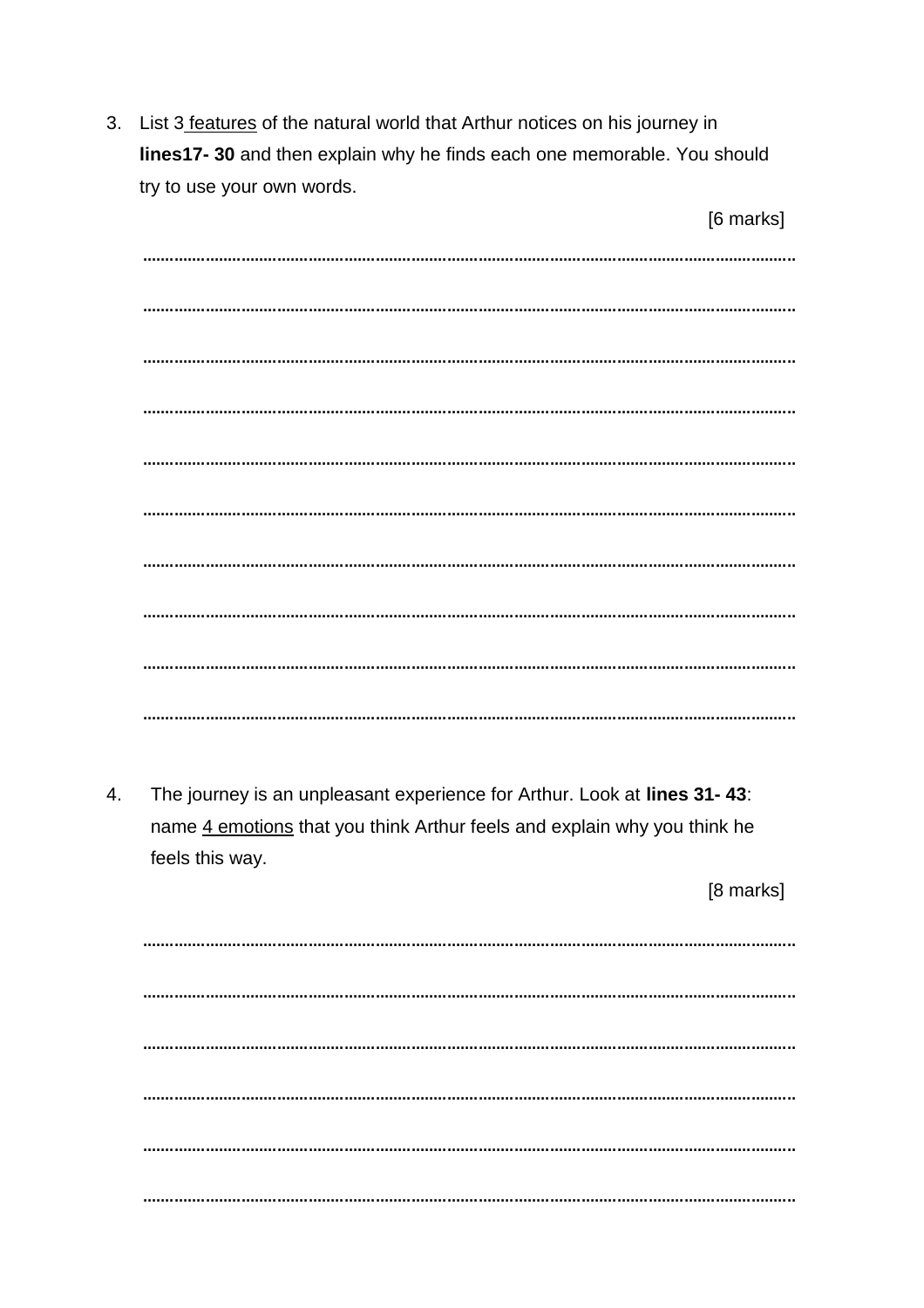5. a) Write the definition of the words or phrases in **bold** below. b) Explain why the writer has used this particular phrase. 'sad cranes bowing' (line 4) [2 marks] 'thundered and throbbed' (line 6) [2 marks] 'clutched the key' (line12) [2 marks]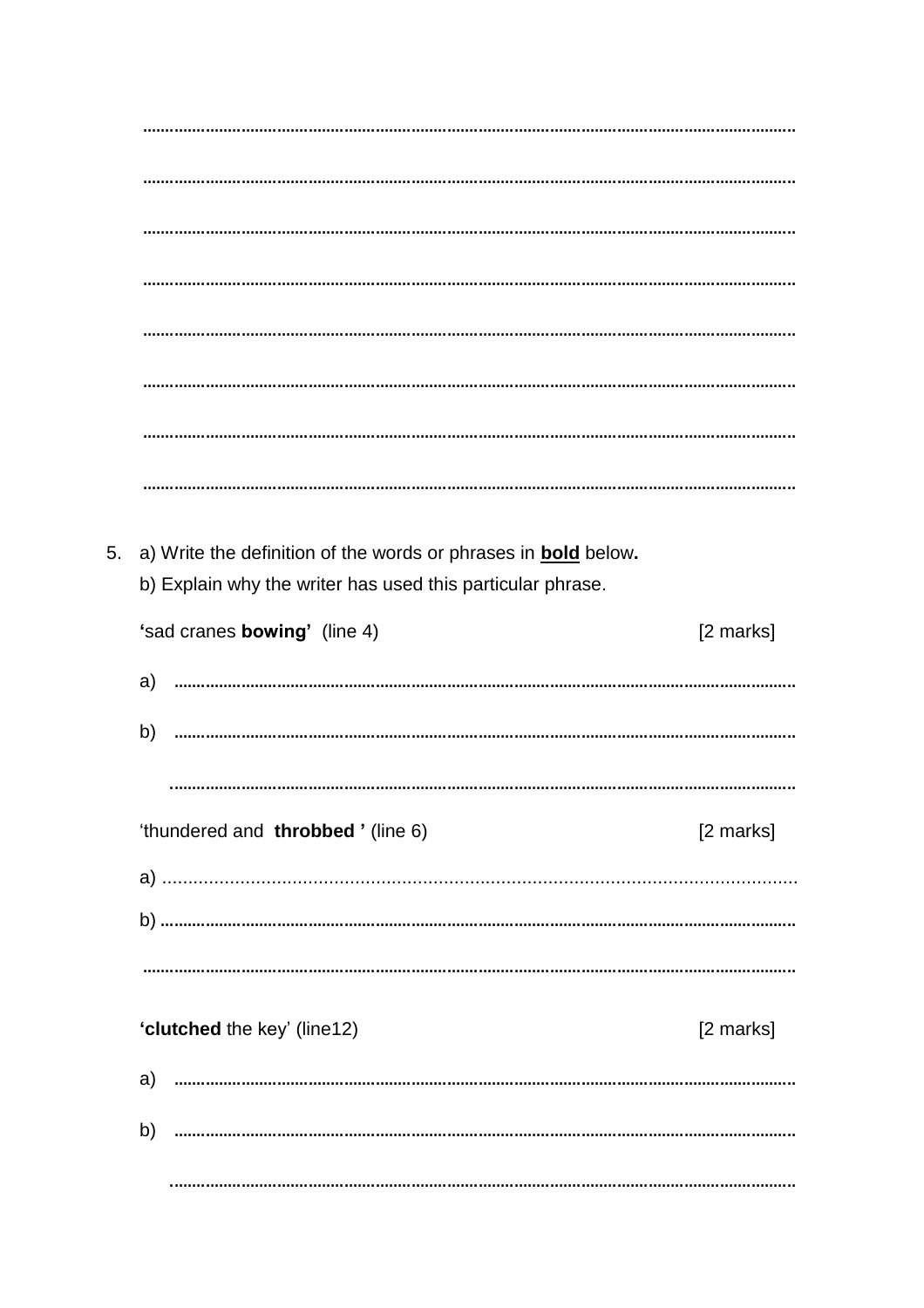|    | 'bowels of the ship' (line 33)                                                                                                                     | [2 marks] |
|----|----------------------------------------------------------------------------------------------------------------------------------------------------|-----------|
|    | a)                                                                                                                                                 |           |
|    | b)                                                                                                                                                 |           |
|    |                                                                                                                                                    |           |
|    | 'reeked of diesel' (line 34)                                                                                                                       | [2 marks] |
|    | a)                                                                                                                                                 |           |
|    | b)                                                                                                                                                 |           |
|    |                                                                                                                                                    |           |
| 6. | Look back over the whole passage. Using your own words, in four sentences,<br>explain what sort of boy you think the narrator, Arthur, is and why. |           |
|    |                                                                                                                                                    | [8 marks] |
|    |                                                                                                                                                    |           |
|    |                                                                                                                                                    |           |
|    |                                                                                                                                                    |           |
|    |                                                                                                                                                    |           |
|    |                                                                                                                                                    |           |
|    |                                                                                                                                                    |           |
|    |                                                                                                                                                    |           |
|    |                                                                                                                                                    |           |
|    |                                                                                                                                                    |           |
|    |                                                                                                                                                    |           |

Turn over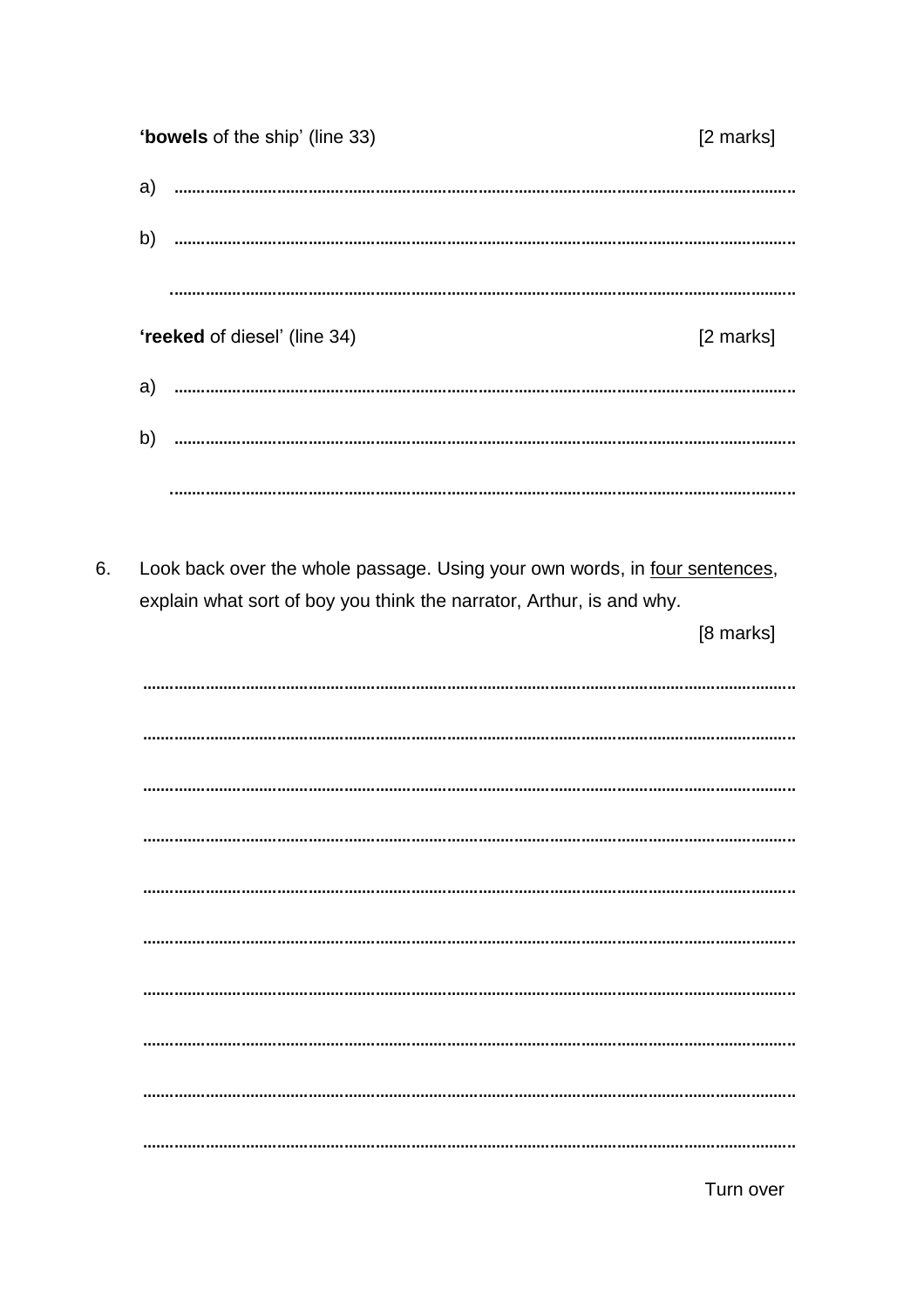- 7. How does the author make the passage interesting to read and dramatic for the reader? You should write about :
	- words/phrases
	- Arthur's voice in the story
	- sentence lengths and sentence types. [10 marks]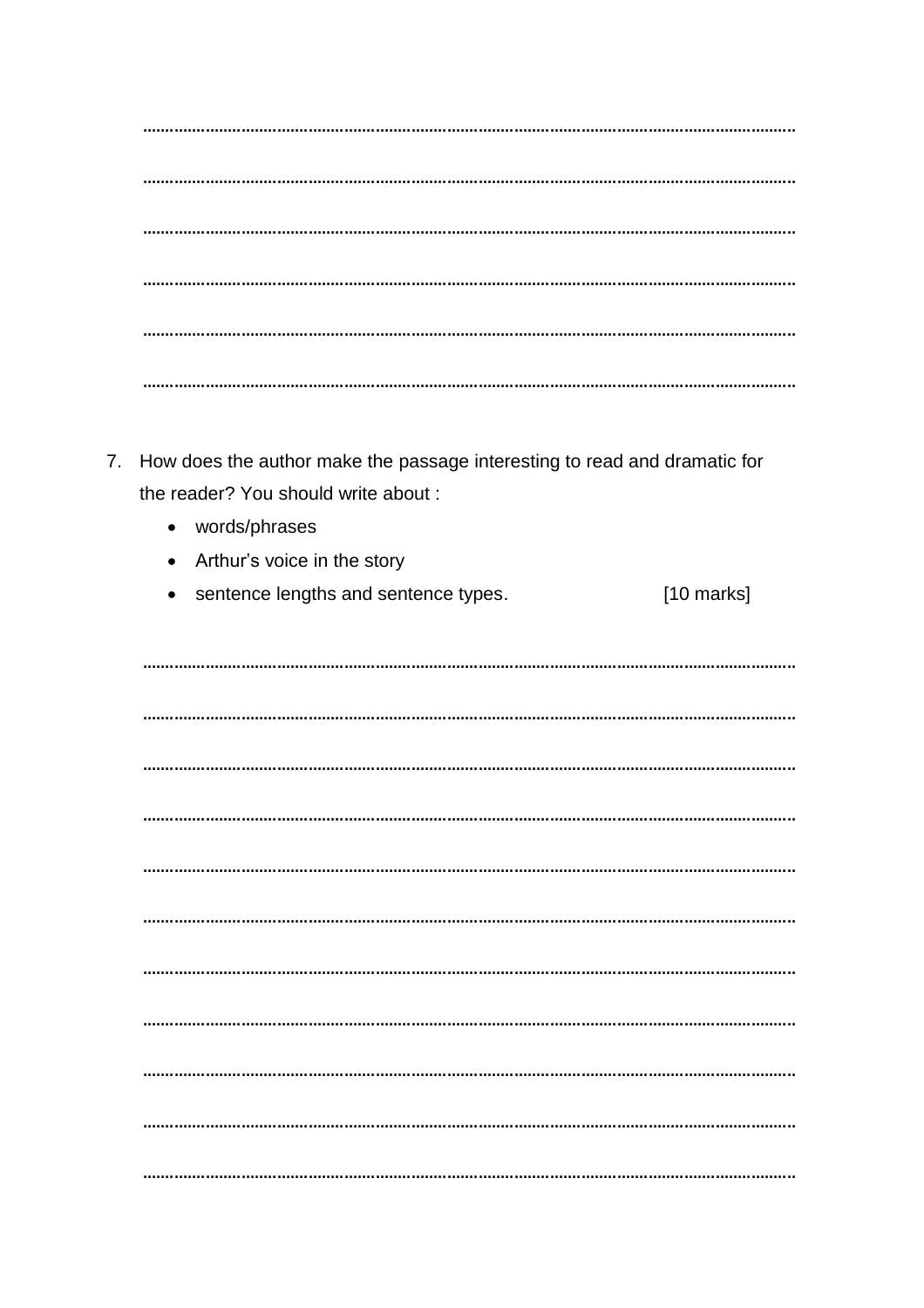Turn over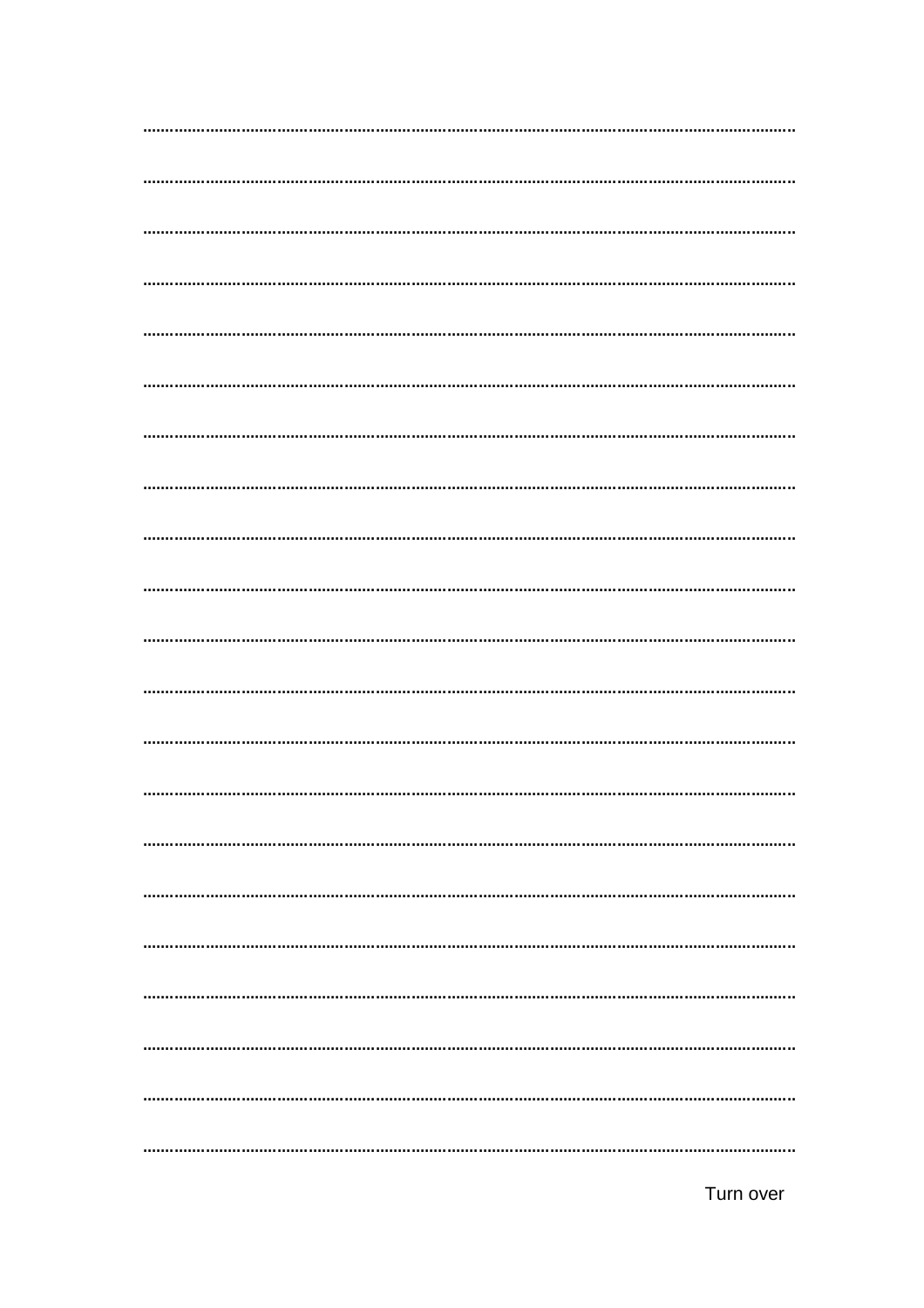8. Reread the final paragraph. In your own words, explain what Arthur means in the final two sentences (lines 47-51) and why he refers to a 'deep, black hole'.

"Even if things don't seem to be working out quite as you'd like them to, you need to feel they're going to, that all will be well in the end. If you don't believe that, and sometimes in my life I haven't, then there's a deep black hole waiting for you, a black hole I came to know only too well later on."

[2 marks]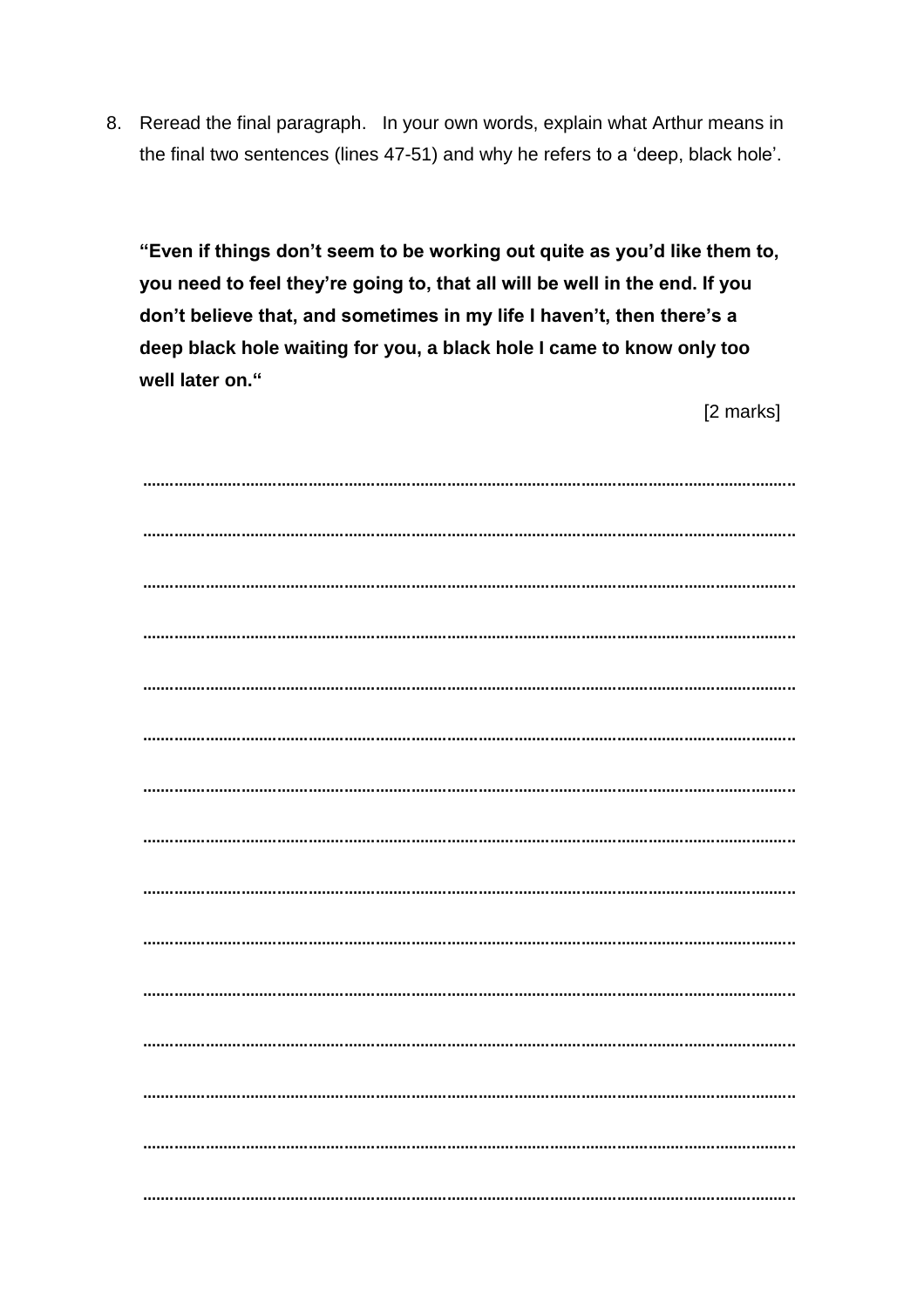**END OF SECTION A** 

[Section A = 50 marks]

# TURN OVER FOR SECTION B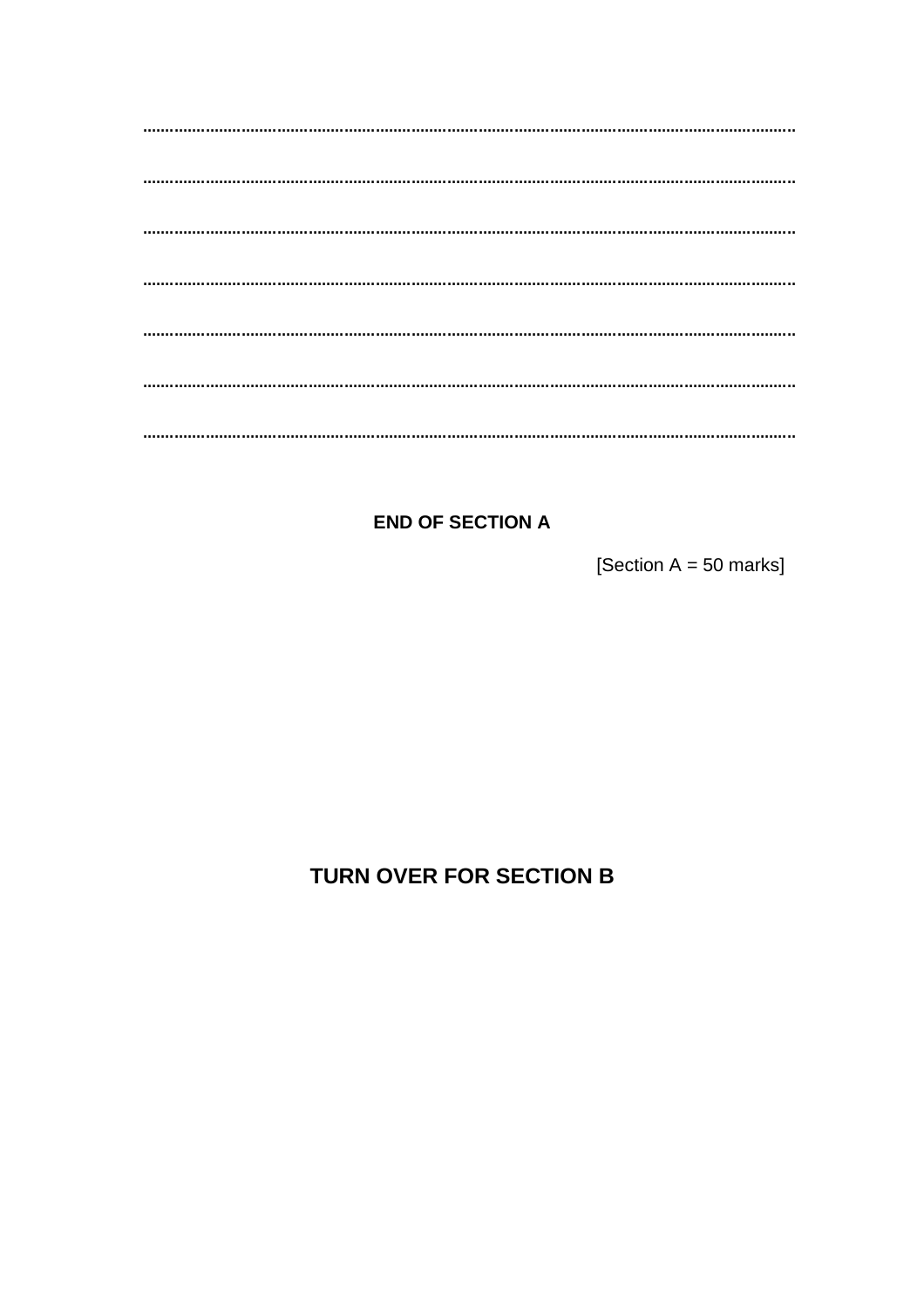# **SECTION B: WRITING**

You are advised to spend 30 minutes on section B.

You must take care to plan, check and correct your work.

Presentation and accuracy of spelling and punctuation will be assessed in the marking of this section.

Answer ONE of the following two questions:

### Either:

Write about an exciting journey. Try to make your writing as vivid and  $\mathbf{1}$ .  $[50$  marks] interesting as you can.

### Or:

 $2.$ Write about a person who is important to you. Try to make your writing as vivid and interesting as you can.

[50 marks]